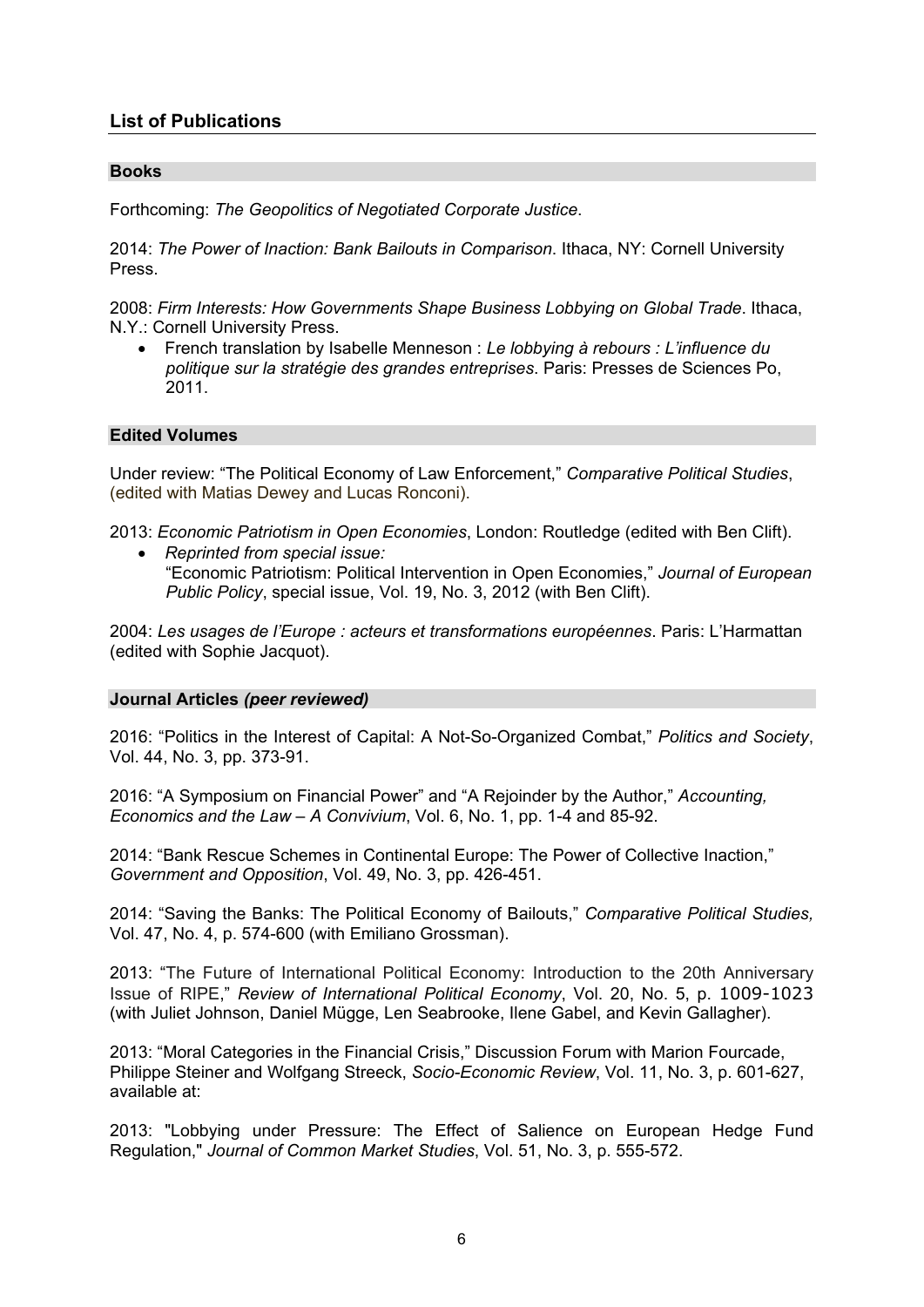2012: "Open Skies, Closed Markets: Future Games in the Negotiation of Air Transport," *Review of International Political Economy*, Vol. 19, No. 5, p. 918-941.

2012: "The Brash and the Soft-Spoken: Lobbying Styles in a Transatlantic Comparison," *Interest Groups and Advocacy*, Vol. 1, No. 2, p. 193–214.

2012: "Economic Patriotism: Reinventing Control Over Open Markets," *Journal of European Public Policy*, Vol. 19, No. 3, p. 307-323 (with Ben Clift).

2011: "The French Debate over the Bolkestein Directive," *Comparative European Politics*, Vol. 9, No. 3, p.344-366 (with Emiliano Grossman).

2010: "Using Europe: Strategic Action in Multi-Level Politics," *Comparative European Politics*, Vol. 8, No. 1, p.110-126 (with Sophie Jacquot).

2008: " Action publique européenne : les acteurs stratégiques face à l'Europe," *Politique européenne*, No. 25, p. 161-192 (with Sophie Jacquot).

2007: "When Trade Liberalization Turns into Regulatory Reform: The Impact on Business-Government Relations in International Trade Politics," *Regulation and Governance*, Vol. 1, No. 2, p. 121-138 (with Alvaro Artigas).

2007: "From National Champions to Global Players? Lobbying by Dominant Providers during the WTO's Basic Telecom Negotiations," *Business and Society*, Vol. 46, No. 2, p. 229-252.

2007: "Leading the Dance? Power and Political Resources of Business Lobbyists" *Journal of Public Policy*, Vol. 27, No. 1, p. 57-78.

2006: "National Business Associations under Stress: Lessons from the French Case," *West European Politics*, Vol. 29, No. 3, p. 489-512.

2006: "Research Agenda: Lobbying in the European Union: From *Sui Generis* to a Comparative Perspective," *Journal of European Public Policy*, Vol. 13 No. 3, p. 456-470.

2006 : "La réforme du Medef : chronique des difficultés de l'action collective patronale," *Revue française de sciences politiques*, Vol. 56, No. 2, p. 255-279.

2006: "The Road to External Representation: the Commission's Activism in International Air Transport," *Journal of European Public Policy*, Vol. 13 No. 1, p. 52-69.

2005 : "Vers des compétences externes : l'activisme de la Commission en matière d'aviation internationale," *Politique européenne,* No. 17, p. 137-158.

2005: "Europe and the Transformation of French Policy-Making: A Cross-sectoral Approach," *Zeitschrift für Staats- und Europawissenschaften,* Vol. 3 No. 3, p. 388-409. (with Richard Balme).

 *Chinese translation:* "从议设 弹 程 置到 性:适应欧洲的法国政策决策 [From Agenda-Setting to Resilience: French Policy-Making Adaptation to Europe]", *China Public Administration Review*, Vol. 8, No. 1, 2009 pp.50-64.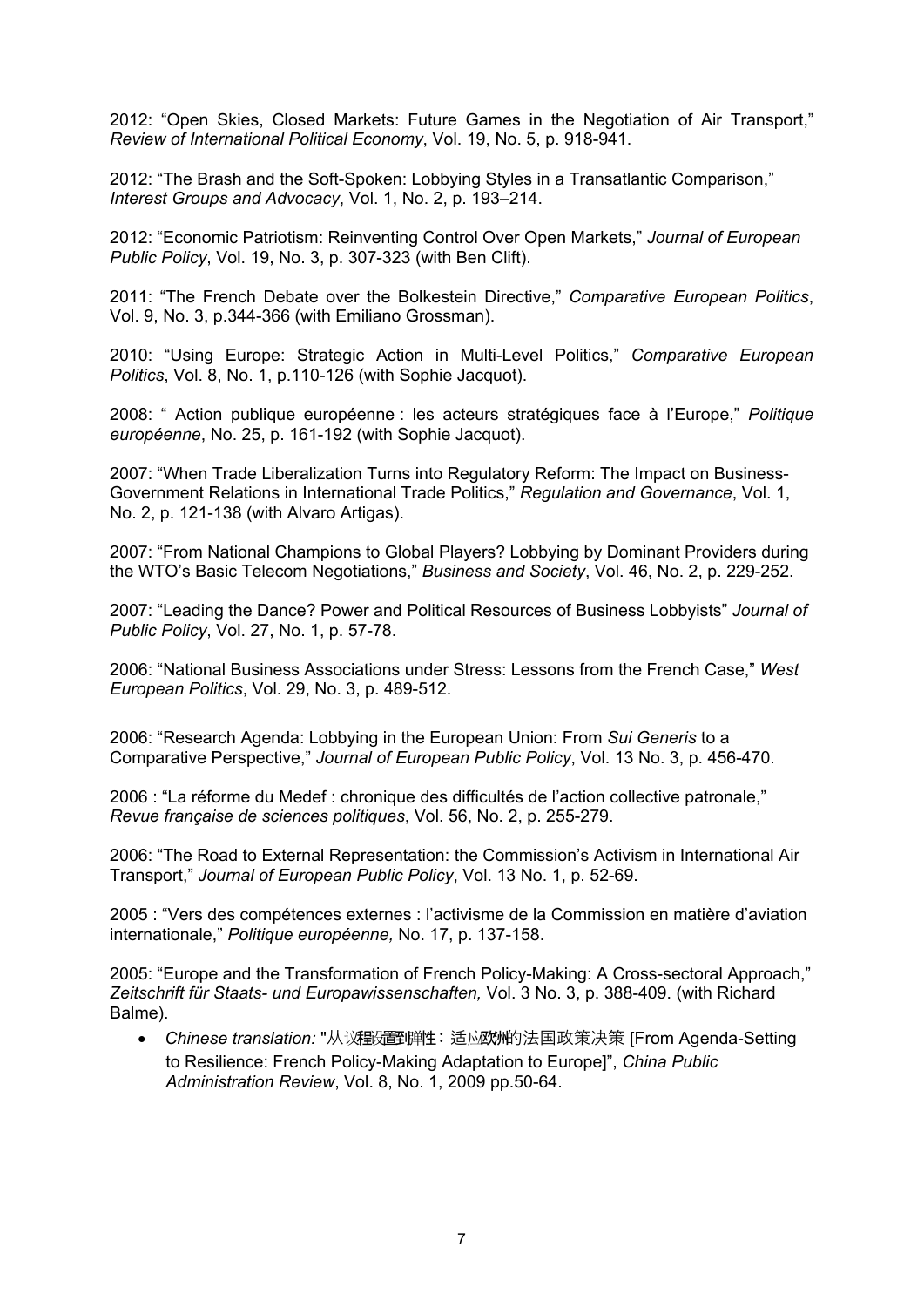2003: "Usage of European Integration – Europeanisation from a Sociological Perspective," *European Integration online Papers* (EIoP) Vol. 7 No. 12, available at http://eiop.or.at/eiop/texte/2003-012a.htm (with Sophie Jacquot).

 *Romanian translation:* "Implementarea conceptului de integrare europeana sau europenizarea din perspectiva sociologica," *Studii de securitate* Vol. 2 No. 3, 2004.

### **Book Contributions**

2017: "State Action in Financial Times," in Patrick Le Galès and Desmond King (eds.) *Reconfiguring European States in Crisis*. Oxford: Oxford University Press, p.201-2014.

2016: "Evolutionary Dynamics in Internal Market Regulation in the European Union," in Orfeo Fioretos, Tulia G. Falleti, and Adam Sheingate (eds.) *The Oxford Handbook of Historical Institutionalism.* Oxford: Oxford University Press, p.504-516 (with Mark Thatcher).

2013: "The State: The Bête Noire of Neo-Liberalism or its Greatest Conquest?" in Vivien Schmidt and Mark Thatcher (eds.) *Resilient Liberalism in Europe's Political Economy*. Cambridge: Cambridge University Press, p.112-141 (with Vivien Schmidt).

2013: "Global Companies as Agenda-Setters in the World Trade Organization," in John Mikler (ed.) *Handbook of Global Policy: Global Companies*. Oxford: Wiley-Blackwell, 257- 271.

2012: "EU Foreign Economic Policy: How Much Power for the Lobbyists? The Autonomy of EU Institutions," in Andreas Dür and Hubert Zimmermann (eds.) *Key Controversies in European Integration*. London: Palgrave.

2012: "The Revival of Economic Patriotism," in Glenn Morgan and Richard Whitley (eds.), *Capitalisms and Capitalism in the 21st Century.* Oxford University Press, p. 70-90 (with Ben Clift).

2012: "The Defense of Economic Interests in the European Union: A Strategic Analysis of Hedge Fund Regulation," in Renate Mayntz (ed.) *Crisis and Control: Institutional Change in Financial Market Regulation*. Frankfurt a.M.: Campus, p. 195-209.

2011: "Who Scripts European Trade Policies? Business-Government Relations in the EU-Canada Partnership Negotiations," in Kurt Hübner (ed.) *Europe, Canada and the Comprehensive Economic Partnership*, London: Routledge, p.41-58.

2010: "Firm Interests in Uncertain Times: Business Lobbying in Multilateral Service Liberalization," in Rawi Abdelal, Mark Blyth und Craig Parsons (eds.) *Constructing the Political Economy,* Cornell University Press, p. 137-154.

2009: "La politique de la concurrence," in Renaud Dehousse (ed.) *Politiques européennes*, Paris: Presses de Sciences Po, p.173-188.

2009: "Who Captures Whom? Trade Policy Lobbying in the European Union,*"* in David Coen and Jeremy Richardson (eds.), *Lobbying in the European Union: Institutions, Actors and Issues*, Oxford: Oxford University Press, p. 268-288.

2008: "The Demise of Statism? Associations and the Transformation of Interest Intermediation in France," in Andrew Appelton, Sylvain Brouard, Amy Mazur (eds.) *Beyond Stereotypes: The French Fifth Republic at Fifty*. Palgrave, p. 226-244.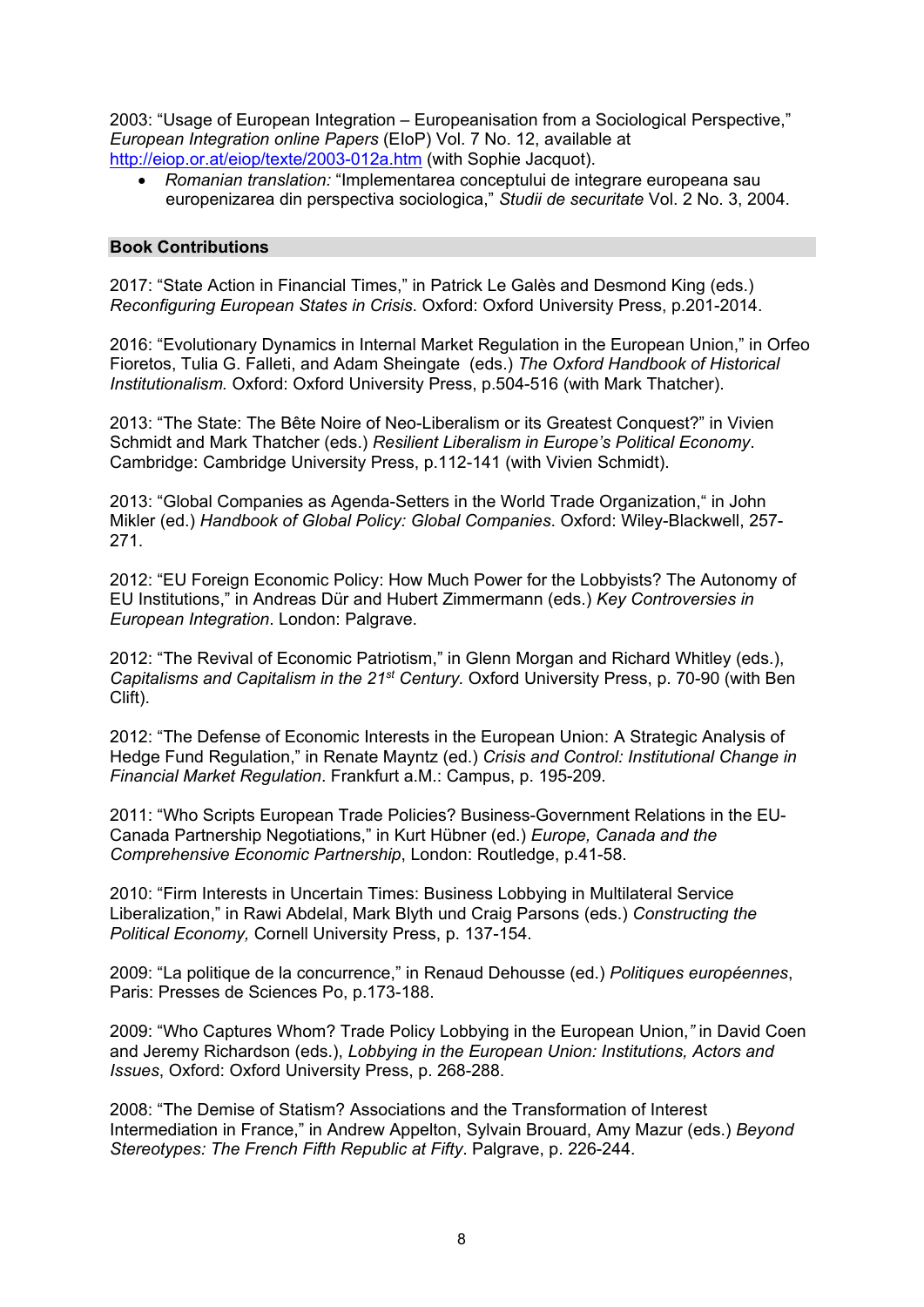2008: "Les stratégies des pays émergents à l'Organisation mondiale du commerce," in Christophe Jaffrelot (ed.) *L'enjeu mondial : Les pays émergents*. Paris: Presses de Sciences Po, « Annuel du CERI », p. 273-286.

 *English version:* "Strategies of the Emerging Countries in the World Trade Organization," in Christophe Jaffrelot (ed.) *Emerging States: The Wellspring of a New World Order*, Paris: Presses de Sciences Po.

2008: "Les groupes d'intérêt: l'action collective en Europe," in Céline Belot, Paul Magnette et Sabine Saurugger (eds.), *Science politique de l'Union européenne*, Paris: Economica, p. 223-248 (with Sabine Saurugger).

2008: "Service Trade Liberalization and Corporate Lobbying in the US and the EU," in William Genieys and Marc Smyrl (eds.), *Elites, Ideas and the Evolution of Public Policy*, New York: Palgrave Macmilian, p. 54-66.

2007: "Regulation," in Mark Bevir (ed.), *Encyclopedia of Governance*, Vol. II, London: Sage Publications, p. 813-816.

2007: "L'européanisation et les acteurs non étatiques," in Bruno Palier, Yves Surel, et al., L'Europe en action : analyses de l'européanisation, Paris : L'Harmattan, p. 145-191.

2006: "Lobbying und Interessenvertretung," in Werner Weidenfeld and Wolfgang Wessels (eds.), *Jahrbuch der europäischen Integration*, Baden-Baden: Nomos, p. 173-177.

2005: "France: Between Integration and National Sovereignty," in Simon Bulmer and Christian Lequesne (eds.), *Member States and the European Union*, Oxford: Oxford University Press, p. 97-118 (with Richard Balme).

> *Romanian translation:* "Franţa: între integrare și suveranitate naţională," in Simon Bulmer and Christian Lequesne (eds.), *Statele membre ale Uniunii Europene*, Bucarest: Editura Cartier, 2009, p. 136-161.

2004: "Régulation," in Laurie Boussaguet, Sophie Jacquot and Pauline Ravinet (dir.), *Dictionnaire des politiques publiques*, Paris : Presses de Sciences Po, p. 377-384.

2004: "Usages et travail politiques : une sociologie compréhensive de l'intégration européenne," 1-27, and « Conclusion », 293-296, in *Les usages de l'Europe : acteurs et transformations européennes*. Paris: L'Harmattan (with Sophie Jacquot).

## **Working Papers**

2021: "The Political Economy of Law Enforcement" MaxPo Discussion Paper, No. 21/1, available at http://www.maxpo.eu/pub/maxpo\_dp/maxpodp21-1.pdf (with Matias Dewey and Lucas Ronconi).

2020: "European Strategic Autonomy in 2020," Groupe d'études géopolitiques, Working Paper 10 (December), https://geopolitique.eu/en/2020/12/29/european-strategic-autonomyin-2020/ (with Alberto Alemanno et al.).

2018: "On the Role of the Social Sciences: What Crisis Are We Facing?" in Jenny Andersson and Olivier Godechot (eds.) *Destabilizing Orders: Understanding the Consequences of Neoliberalism. Proceedings of the MaxPo Fifth-Anniversary Conference,* MaxPo Discussion Paper No. 18/1, www.maxpo.eu/pub/maxpo\_dp/maxpodp18-1.pdf.

2015: "Politics in the Interest of Capital: A Not-So-Organized Combat," MaxPo Discussion Paper, No. 15/2, available at www.maxpo.eu/pub/maxpo\_dp/ dp15-2.pdf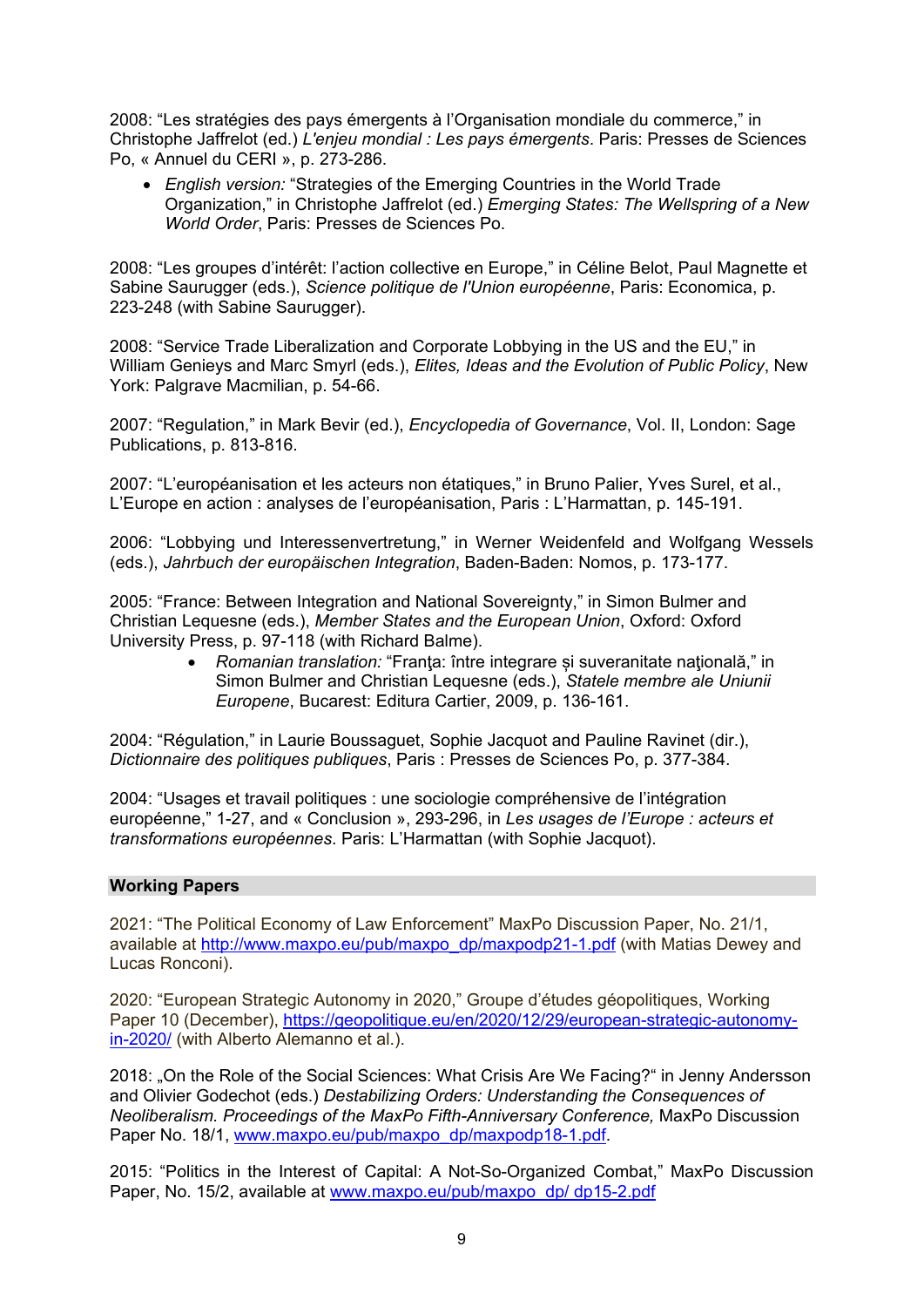2013: "Moral Categories in the Financial Crisis" MaxPo Discussion Papers Vol. 13, No. 1, available at www.maxpo.eu/pub/maxpo\_dp/dp13-1.pdf (with Marion Fourcade, Philippe Steiner, and Wolfgang Streeck).

2012: "Saving the Banks: The Political Economy of Bailouts," Open Forum Paper Series, No. 7, Center for European Studies, Harvard University (with Emiliano Grossman), available at http://www.ces.fas.harvard.edu/publications/Open Forum/CES\_OFWP\_8.pdf

2011: "Beyond Ideological Battles: A Strategic Analysis of Hedge Fund Regulation in Europe," *Les Cahiers européens de Sciences Po*, 02/2011, available at: www.cee.sciencespo.fr/fr/publications/les-cahiers-europeens/2011.html

2006: "Trade Policy Lobbying in the European Union: Who Captures Whom?" MPIfG Working Paper, 06/7, available at http://www.mpifg.de/pu/workpap/wp06-7/wp06-7.html.

2005: "The Difficult Organisation of Business Interests: MEDEF and the Political Representation of French Firms," MPIfG Discussion Paper, 05/12, available at http://www.mpi-fg-koeln.mpg.de/pu/mpifg\_dp/dp05-12.pdf.

2005: "Learning to Act on World Trade: Preference Formation of Large Firms in the Unites States and the European Union" MPIfG Discussion Paper, 05/01, available at http://www.mpi-fg-koeln.mpg.de/pu/mpifg\_dp/dp05-1.pdf.

2003: "Transatlantic Relations as a Catalyst to European Integration: The Activism of the European Commission in the Case of International Aviation," AICGS Policy Paper, Washington D.C., 11 June, available at www.aicgs.org/publications/PDF/woll.pdf.

## **Essays and Other Texts**

2019: (Guest editor) "Governing Finance" *Cogito - Le Magazine de la Recherche de Sciences Po*, no. 8, November 15:

www.sciencespo.fr/recherche/en/content/governing-finance-dossier.html

• Introduction "Finance: A Political and Social Challenge" www.sciencespo.fr/research/cogito/home/finance-a-political-and-socialchallenge/?lang=en

2019: "Corporate Tax Justice" *G7 Magazine: Global Briefing Report*, Biarritz, France 24-26 August, https://digital.thecatcompanyinc.com/g7magazine/france-2019/corporate-tax-justice/

2019: "Corporate Power Beyond Lobbying" *American Affairs Journal*, Vol. III, No. 3, Fall 2019, p.38-55, https://americanaffairsjournal.org/2019/08/corporate-power-beyond-lobbying/

2014: "Myths and Realities of the Banking Lobby," *World Politics Review*, July 1, p. 1-5, www.worldpoliticsreview.com/articles/13893/myths-and-realities-of-the-banking-lobby

2014: "Curtailing Capture through European Banking Union: A Note of Caution" SAFE Policy Center, Policy Letter No. 27, http://safe-frankfurt.de/uploads/media/Woll\_Curtailing\_Capture.pdf

2013: « Lobbies et groupes d'intérêt » *Question internationales*, no. 63 (septembre), Paris : La Documentation française, p. 53-55.

2013: "The Power of Banks" SPERI Comment, 25 July, http://speri.dept.shef.ac.uk/2013/07/25/power-banks/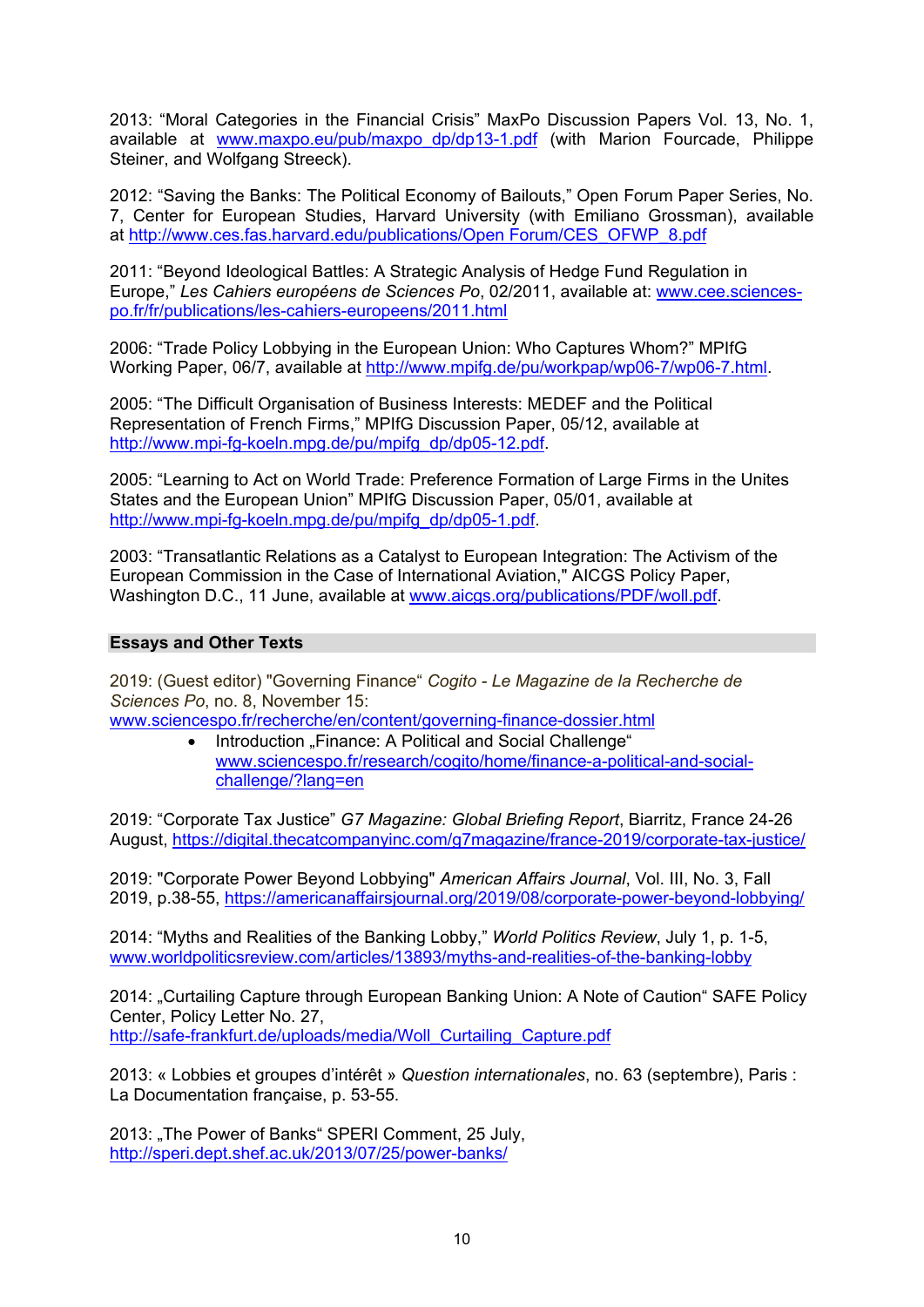2011: "Wer rettet die Banken? Staatliche Nothilfe im internationalen Vergleich" *Jahrbuch des Max-Planck-Instituts für Gesellschaftsforschung*, Köln: MPIfG, p.19-26.

2006: "Herrschaft der Lobbyisten in der Europäischen Union?" *Aus Politik und Zeitgeschichte (APuZ)*, No. 15-16, p. 33-38.

2005: "Lobbying in Brüssel: amerikanische Verhältnisse?" *Jahrbuch des Max-Planck-Instituts für Gesellschaftsforschung*, Köln: MPIfG, p. 57-62.

#### **Book Reviews**

2014: "Giorgio Riello - Cotton : The Fabric that Made the Modern World," RIPE Reads, *Review of International Political Economy*, Vol. 21, No. 5, p.1133-1135.

2010 : « L'Europe : une machine à libéraliser ? », Lecture croisée de Nicolas Jabko, L'Europe par le marché, et de François Denord et Antoine Schwartz, L'Europe sociale n'aura pas lieu, *Politique européenne*, no. 31, p. 215-220.

2008 : Lecture critique d'Aurélie Campana, Emmanuel Henry et Jay Rowell (dir.), La construction des problèmes publics en Europe: émergence, formulation et mise en instrument, *Politique européenne*, no. 24, p. 151-153.

2008: Lecture critique de Pierre Berthaud et Gérard Kébabdjian (dir.) La question politique en économie internationale, *Critique internationale*, no. 38, janvier-mars, p. 201-205.

2005: Lecture critique de Pierre Lascoumes et Patrick Le Galès (dir.) Gouverner par les instruments, *Pôle sud*, no. 23, p. 200-202.

2004: "Représentation, contrôle et légitimité démocratique dans l'Europe des vingt-cinq," *Revue française de sciences politiques*, vol. 54, no. 6, p. 1030-33.